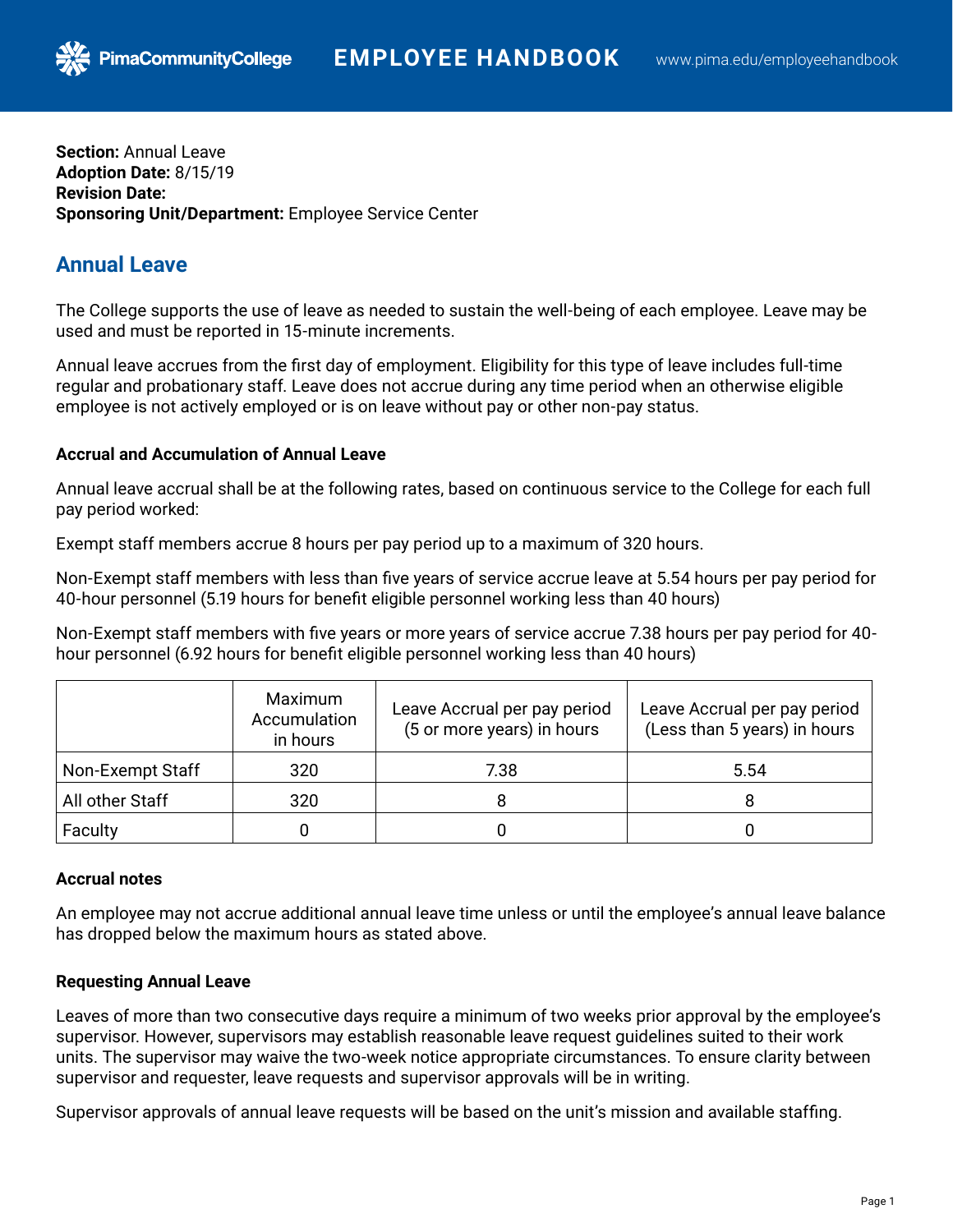#### **Compensation for Denied Annual Leave**

**PimaCommunityCollege** 

If an employee's annual leave balance is within five days of his/her maximum limit and the supervisor denies the employee's leave request, the employee will receive compensation up to two weeks per fiscal year provided the following conditions are met:

- the employee requested the annual leave in writing at least two weeks in advance; and the supervisor denied the annual leave in writing; and
- a request for payment, including copies of the written request and denial, is submitted to the Payroll Office by the employee and the administrative supervisor.

#### **Annual Leave and Separation from Employment**

- Upon separation from the College, eligible employees will be compensated for accumulated annual leave in the form of a lump sum.
- Upon reassignment to a position in which the employee is ineligible for annual leave accrual, employee shall be compensated for accumulated annual leave in the form of a lump sum.
- Employees assigned on a temporary basis to a position in which the employee is ineligible for annual leave accrual, or use, will have their leave accrual balance held until return to regular assignment.
- Upon separation from employment, employees may not extend the annual leave beyond the last day worked.

### **Emergency Payout of Annual Leave**

Employees who have an emergency need to access additional financial resources may request payment of up to two weeks, in one-week increments (1 or 2 weeks), of accrued annual leave per fiscal year if they meet the following criteria:

- Employee must have completed initial hire probation to make use of this provision.
- Employee has an emergency need that may include, but is not limited to the following:
	- Loss of household income
	- Emergency medical expenses
	- Funeral expenses
	- Impending eviction or foreclosure
	- Other extraordinary expenses
- The employee will be the determinant of emergency need. Inappropriate use is governed by the Code of Conduct for Employees. An emergency request form is available on the Intranet or through the Employee Service Center.
- An employee may request up to 80 hours per fiscal year of emergency leave payout. The request can be made in one or two-week increments providing their annual leave balance remains at 40 hours minimum.